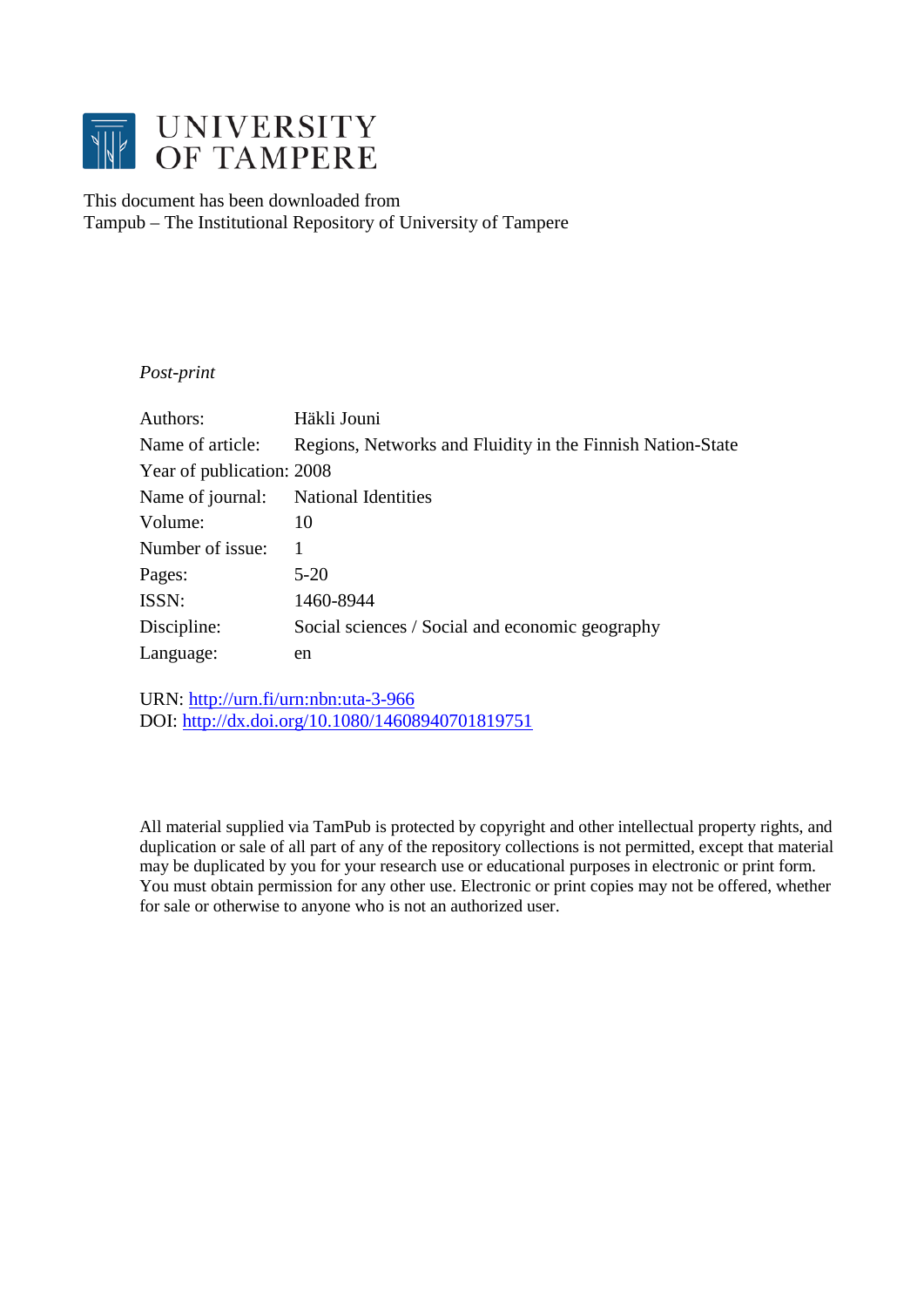# Regions, Networks and Fluidity in the Finnish Nation-State

#### Jouni Häkli

In this article I apply the topological conception of space to the building of the Finnish nation-state. I approach the process from the vantage point of the unconformable, yet related spatial types of regions, networks and fluids. An understanding of the Finnish identity as an ever-changing and contradictory field of core narratives and meanings, and as an international accomplishment, helps avoiding the 'territorial trap' (world seen exclusively in terms of nation-state territories) as well as the 'teleological trap' (endpoint taken as explanation of the historical trajectory leading to state formation) in the analysis of the history of the Finnish nation-state.

**Keywords**: actor-network theory; topological space; region; network; fluid space; territory; national identity; nation-state; history; Sweden; Finland

#### **Introduction**

The rapid development of information and communication technologies during the past decades have influenced the processes through which nations and nationstates are constructed (Morley & Robins, 1995). The circulation speed and the amount of available information have risen exponentially and have reached global dimensions. This has created new possibilities for aspiring nations to promote their identities, political goals and visibility, while new multi-ethnic, diasporic, or hybrid identities are emerging, reflecting the ever more complex circuits of global economic and political organisation (for example, Cheah, 1998; Meyer & Geschiere, 2003). Yet, the fundamentals of building nation-states have arguably changed little, for 'imagined' national communities (Anderson, 1991) all over the world continue to inhabit territories they perceive as their home countries. Nations are evidently and stubbornly with us, showing no signs of a quick withdrawal.

Nations' persistence as social institutions has been accounted for by studying how they are rooted in space, concretely and mythically. Not only physical territoriality, but also geographical imaginations and the spatial constitution of social relations are crucial aspects in nation building (Nogué, 1991; Hooson, 1994; Paasi, 1996; Herb & Kaplan, 1999). Less attention has been paid to the conceptions of space pertaining to the analysis of geography and nation building. Hence, the relationships between different spatial types, or *spatialities,* constitutive of nation building and state formation remain largely unscrutinised.

In order to contribute to this line of research I will examine how 'regions', 'networks' and 'fluids' as outlined by philosopher Annemarie Mol and sociologist John Law (1994) intermingle in the case of Finland. With my case study I will argue that we need multiple approaches to space to assess the role that geographical space and social spatiality play in the construction of nation-states. Most social, cultural, economic and political practices in Finland (and elsewhere) are informed by *modern cartographic reason* – a look at the world as regions and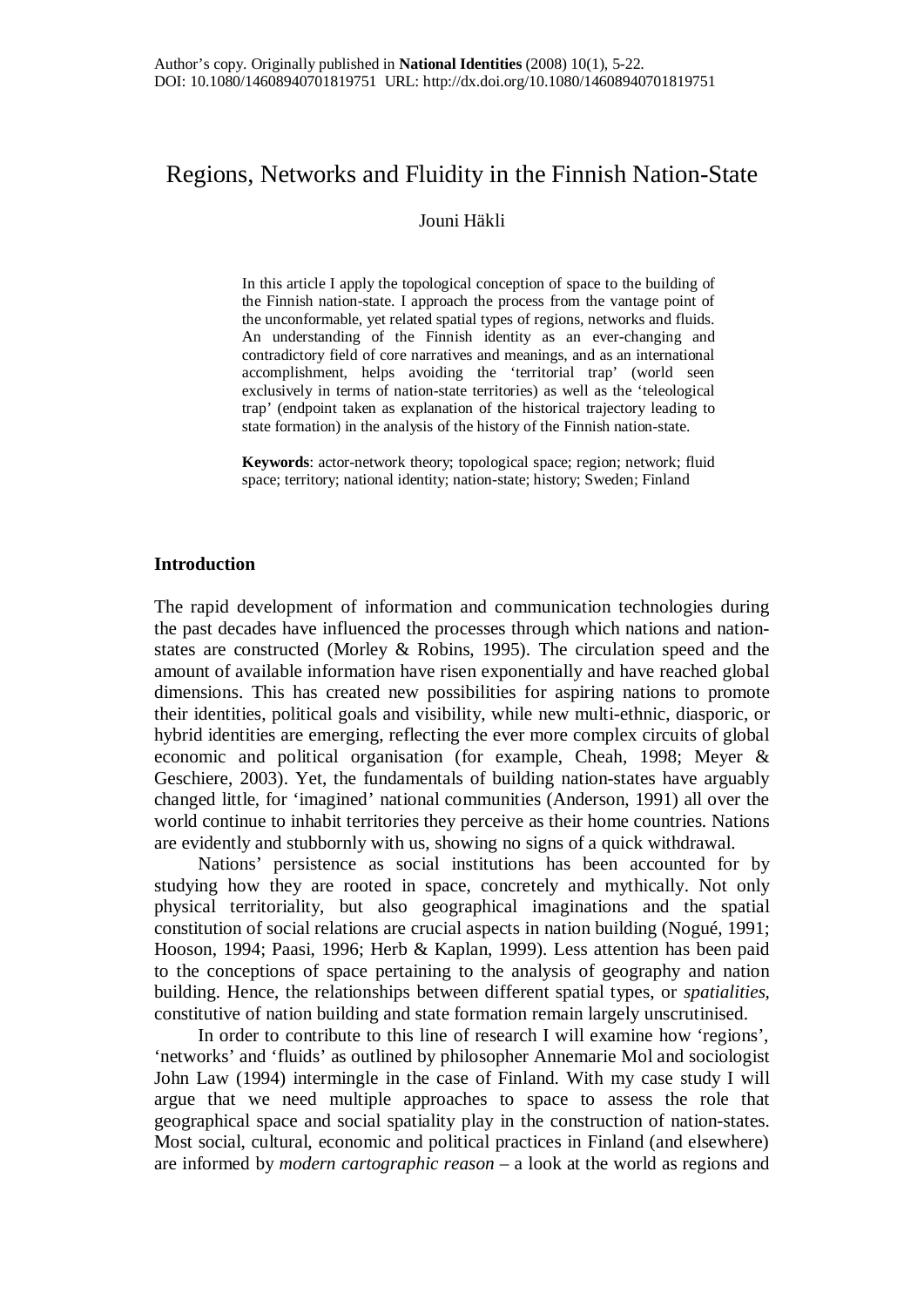territories, which leans on the conception of social processes taking place upon Euclidean, three-dimensional, continuous space (Olsson, 1991). In this view the world is divided into a system of mutually exclusive spatial entities, the nationstates.

Scholars critical of this 'territorial trap' (Agnew, 1994) conceptualise the contemporary world more in terms of flows and connectivity (for example, Massey, 1993; Thrift, 1996; Amin, 2004). The critique has challenged the conception of nation-state as a taken-for-granted geographical entity and, instead, has worked to show how it is precisely the unquestioned nature of territorial imagination that functions as a significant seat of social power (Olsson, 1991; Harvey, 2000; Pickles, 2003).

The Finnish case study will serve to show that the idea of territorial space is not defunct or redundant, but, rather, a continuously relevant form of social spatiality complementary to networked and fluid spaces (Law, 2002). The Finnish nation-state's territorial space, in a very tangible and bounded sense, has no clear alternatives when it comes to the organisation of the state's juridical and administrative powers. Many aspects of globalisation challenge the country's territorial sovereignty, but it is still one of the leading principles upon which international relations are based (Murphy, 1996).

Hence, while it certainly is important to break away from territorial imagery as the dominant conception of space, the Finnish case will show that it is still useful to analyse how national territories are produced and how this production is related to other kinds of spatialities pertinent to nation building and national identities, such as topological networks. This exercise is particularly useful because the construction of the Finnish nation-state can not be understood properly if its implication in the Swedish state formation is overlooked. This is why the following analysis will weigh on the period of Finland's belonging to the Kingdom of Sweden (before 1809), instead of the period of Russian rule (from 1809 onwards) when Finland was already a distinct political-territorial entity.

When seen in terms of multiple interlinked spatialities, the malleability of the Finnish nation-state is not in contradiction with the demonstrable territorial fixity of the state, that is, the stability of its territorial boundaries in Euclidean space. Rather we may better appreciate the different socio-spatial logics according to which various interdependent processes of nation building and state formation unfold. This is where John Law's (2002) conception of regions, networks, and fluids becomes applicable.

#### **The spatialities of regions, networks and fluids**

The search for an alternative conception of space for analysing the world of networks and flows has often turned to 'actor-network theory' as developed by John Law (1986), philosopher Bruno Latour (1987), sociologist Michel Callon (1991), and others. Actor-network theory represents an attempt to assess the ways in which social and material entities are drawn together into complex networks that constitute the social world, the latter seen in constant state of becoming rather than as a static presence (Thrift, 1996; Hetherington, 1997; Latham, 2002).<sup>1</sup> From the present point of view the key argument is that all social processes take place somewhere, depend on material artefacts, and are both influenced by, and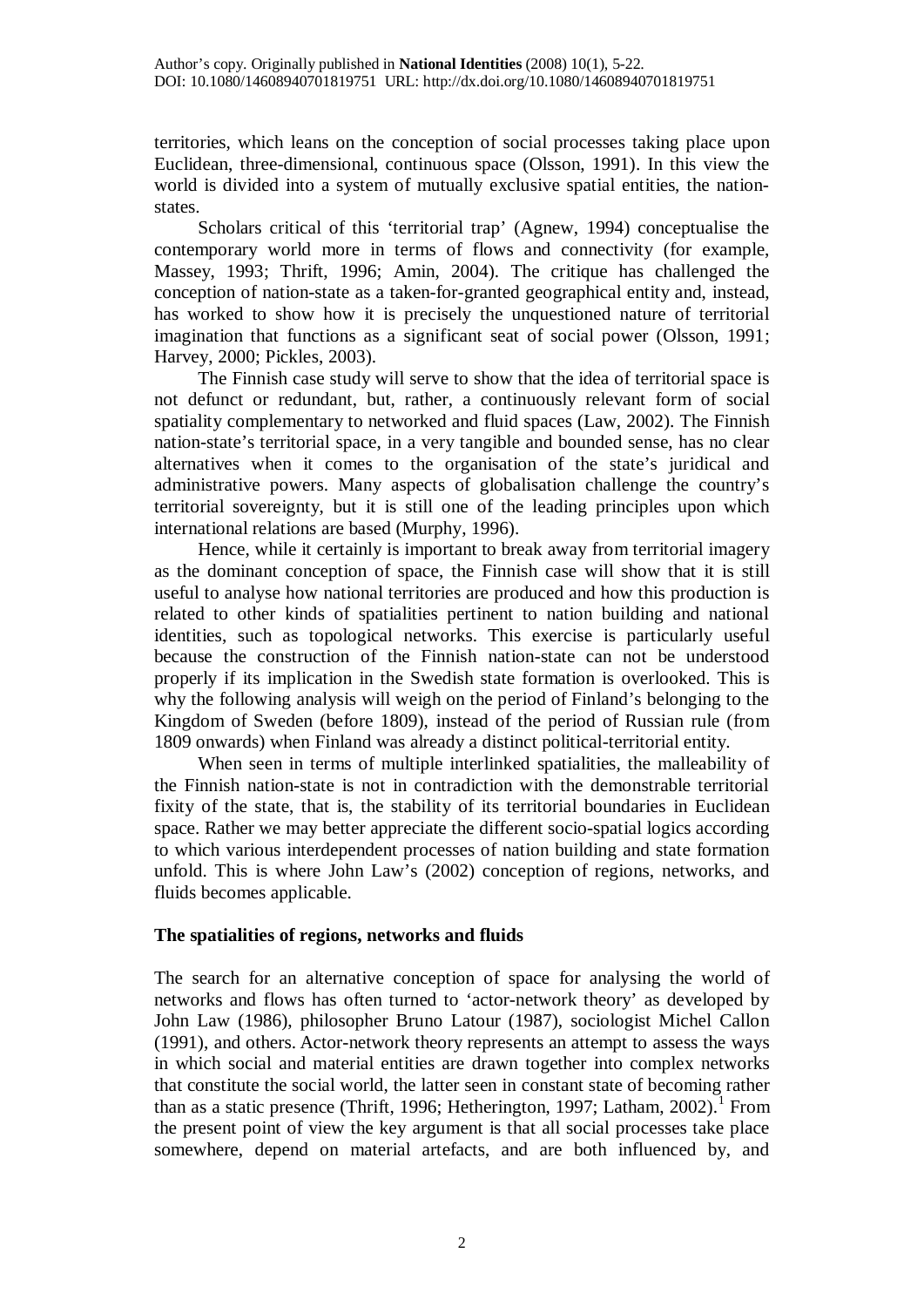constitutive of, different kinds of space (Mol & Law, 1994). The last aspect captures the idea of *topological* space (Murdoch, 1997).

Topology is originally a branch of mathematics that studies the rules of coordinating objects in a variety of coordinate systems, or spatial types. Philosopher Michel Serres and Bruno Latour (1995) illustrate topological space with a metaphor of a handkerchief that first is spread out for ironing (Murdoch, 1997). On the surface of that (Euclidean) space a point can be marked and distances between that and other locations determined. Thus, various relations and hierarchies between locations and activities can be assessed. Then Serres and Latour (1995) ask us to take the same handkerchief and crumple it, by pocketing it . Two distant points suddenly are close, even superimposed. Furthermore, if we tear the handkerchief in certain places, two points that were close can become very distant. This science of nearness and rifts is called *topology*, in distinction to the metrical geometry of the spread-out handkerchief (Murdoch, 1997, p. 360).

From the vantage point of the Finnish nation-state building, the crumpled handkerchief metaphor points readily at two significant issues. First, what constitutes the Finnish nation-state cannot be reduced to the 'flat-ironed' metric space of the state's territory. On the contrary, some aspects of Finland can usefully be thought of as discontinuous and immeasurable. Second, time should be seen as the flip side of space so that it is the space–time of Finland that is crumpled, not its territory in 'standstill'. Consequently, *nearness* in topological space of Finland is not defined by metric distances, but, rather, by the temporal sequences and intensities of the relations in question. For example, in the contemporary Finnish nation-state topological nearness between elements that make up the system of taxation exists in the form of disciplined repetition and orderliness that characterise the state's administrative praxis.

Seen in topological terms the Finnish nation-state does not exist as a single spatial type. Rather it 'performs several *kinds of space* in which different operations take place' (Mol & Law, 1994, p. 643 emphasis in original). These spatial types include 'regions', 'networks' and 'fluids' – spaces that are unconformable, yet related. It may be assumed that different aspects of the Finnish nation-state building depend on, and enact, different spatialities, so that some processes constitute and are constituted by regional spaces, some unfold in network spaces, and some exist through fluid spaces.

The state territory would seem to be the quintessential regional space of the Finnish nation-state. Mol and Law (1994, p. 643) define *regions* in simple terms as 'bounded clusters of objects' in Euclidean space. Hence, in regional space 'inside' is separated from the 'outside' by a territorial boundary. This is the common everyday conception of space lying at the root of geographer John Agnew's (1994) 'territorial trap'. In *network* space the Finnish nation-state is an organisation and an apparatus. Networks are bundles of related elements that are closely linked with each other. In network space distance is not metrical, but defined by the intensity and stability of the relation between the elements (Mol & Law, 1994, p. 643). Hence, in network space what is 'outside' the state apparatus is defined by a discontinuous boundary separating between disconnected and connected elements – a boundary that cannot be mapped onto Euclidean space.

Of the three spatialities discussed by Mol and Law (1994) *fluid* space is perhaps the most difficult to grasp. In fluid spaces relations between elements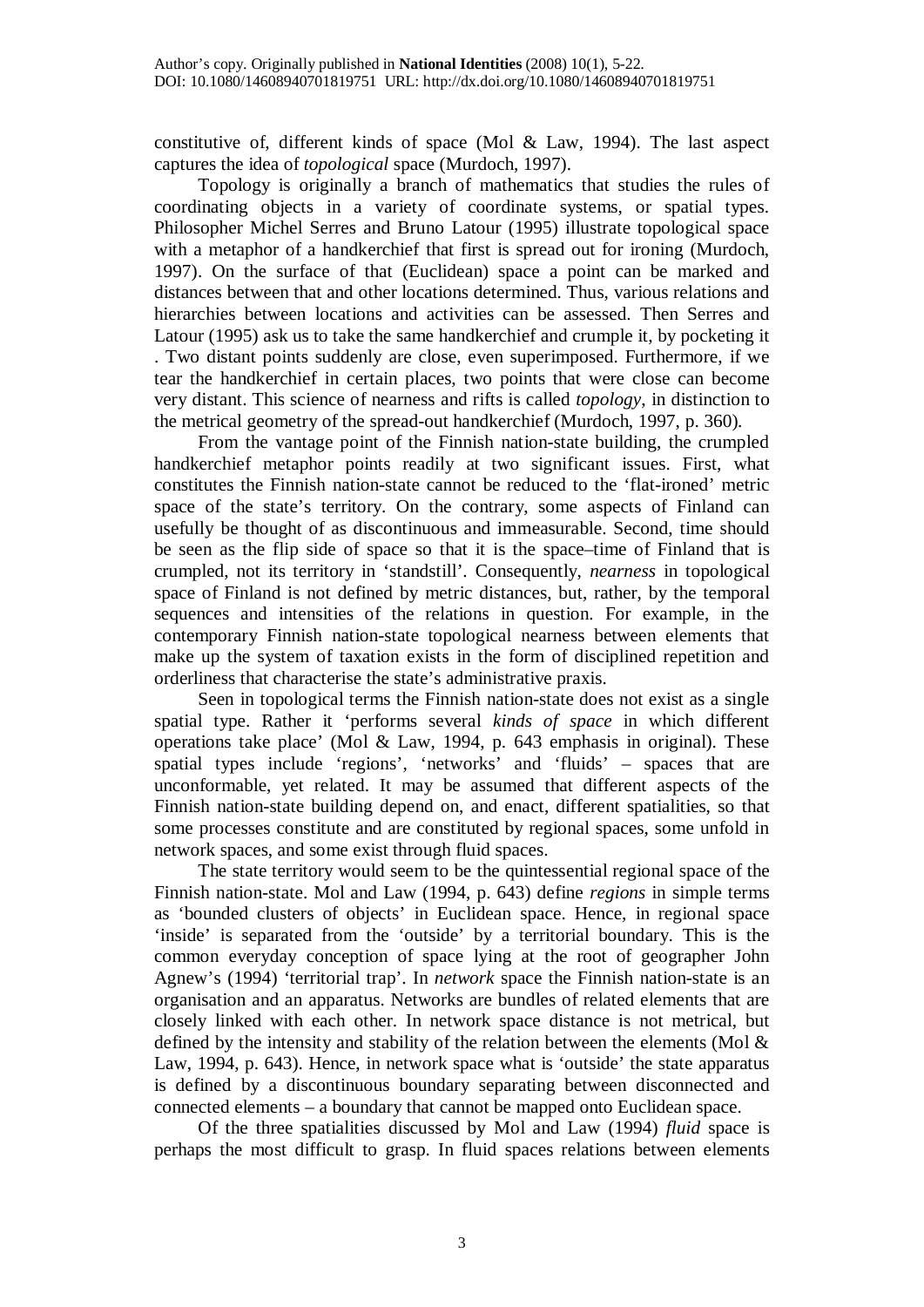change, but nevertheless retain a degree of continuity in the sense of homeomorphism. This means that in fluid space an object may transform without breaking or losing its identity. For example, a cube may deform into a sphere while retaining its identity as a finite shape with a continuous surface (Law, 2002, p. 94). Consequently, as distinct from network space, fluid objects have no privileged structure of relations. Moreover, in distinction from Euclidean regional space, no particular boundary around an object is privileged. Instead, for objects to exist in fluid space mobile boundaries are needed to establish when the objects' continuity is disrupted, that is, to separate between 'inside' and 'outside' (Law, 2002, pp. 99–100).

What perhaps best characterises the nature of fluid objects in the context of the Finnish nation-state is the flexibility of human identifications, that is, the practical sensibility embodied in multiple forms, inhabiting human bodies, capable of travelling to different places, and transforming through interaction with others. In the process identities may absorb new elements and other elements evaporate; they are propagated across different scales, spatial and temporal. Moreover, national identification is the ongoing negotiation of the meanings of Finnishness taking place in myriad social practices in the form of discourses and narratives of homeland, original culture, shared history, and destiny (Häkli, 1999). The resulting 'Finnish identity' forms an ever-changing, yet endurable resource for the Finnish nation-state, gluing the population flexibly together into an 'imagined community' (Anderson, 1991).

With the risk of simplifying I assert that what characterises Finland as a regional space is *measurability,* whereas as a network space it is *accountability*, and as fluid space, *flexibility* (cf. Koch, 2004, p. 9). While these three spatial types cannot be reduced to each other, they cannot be performed independently either. Thus, regions are made by network means, and networks are indispensable precisely because of their capacity to effect on Euclidean regional space (Law, 2002, p. 97). The Finnish nation-state as a Euclidean territory is real enough, but not in any simple or given manner. It, too, is a *performance*, the result of bundled social practices held together in stable associations in the networks of the state apparatus. This network space, linking social actors in, and through, their activities, is absolutely necessary for the construction of territorial space (Häkli, 1994).

Moreover, the processes of national identification that give rise to, and occupy, fluid space intersect with network spaces. Networks are crucial for achieving and coordinating large-scale effects, such as the territorial functioning of the Finnish nation-state. However, they may also depend on effects that can only come about through the flexibility of fluid processes, such as actors' identification with Finland as an imagined community. Put simply, one may hypothesise that Finland as a *territorial* state is the result of national *networks* held together partly by flexible, yet continuous *fluid* national identity. Like other objects, the Finnish nation-state 'arises out of an intersection of homeomorphisms enacted in several topological systems' (Law, 2002, p. 101).

### **Statistics make networks make territory: the rise of 'Finland' within Sweden**

The topological conception of space has several consequences in the analysis of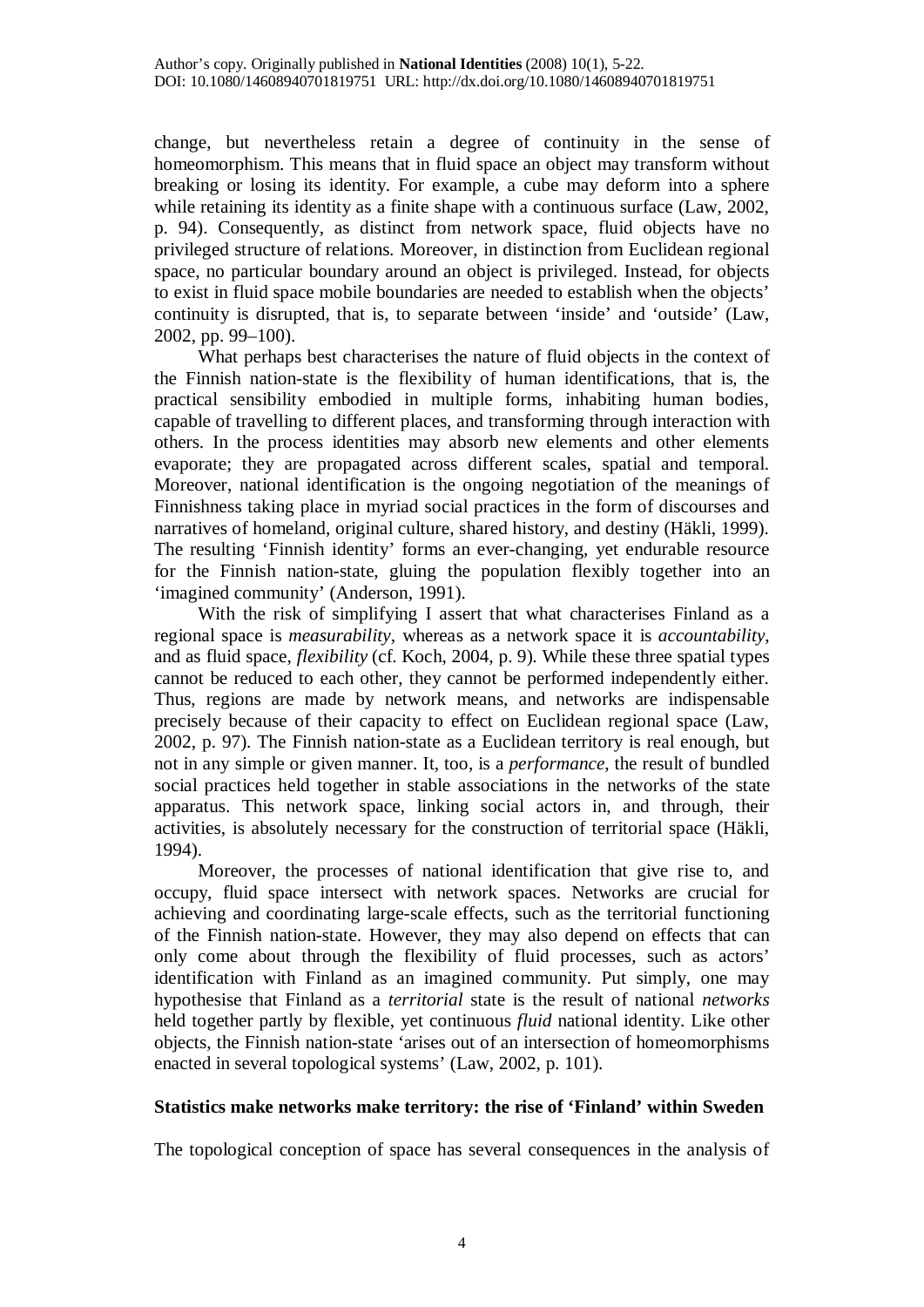what the Finnish nation-state is and how it works. What matters in the constitution of state territory is proximity of space-time within *networks* rather than proximity in geometrical space (Mol & Law, 1994). Hence, it is possible to study state building through processes taking place both 'inside' and 'outside' the Finnish territory. Therefore one can also understand how different geographical scales are involved in state building, that is, how micro- and macro-level processes are interrelated. An all-encompassing analysis of the constitution of the Finnish nation-state is well beyond the scope of one article, but I seek to illustrate the offerings of regional, network, and fluid spaces, and their interlinkages to our understanding of the building of the Finnish nation-state . Empirically the focus is on aspects with which I am most familiar through my previous work (Häkli 1999, 2002).

In approaching the building of the Finnish nation-state as the co-evolution of regional, network and fluid spaces, it is useful to begin with the idea of nationstate as a regional space. In topological terms state territories are *performances* in Euclidean space, that is, they are constructed and upheld through distanceconquering and space-controlling networks. Therefore it is appropriate to look into the formation of the Finnish state territory through the lens of network space.

In the Finnish context efforts to state building paralleled the rise of new institutional communication and control technologies in the seventeenth-century Kingdom of Sweden (Widmalm, 1990; Häkli, 1998). Territorial mapping, statistical data production, and administrative organisation served to establish controlling and commanding networks that progressively consolidated the Swedish state. As 'Finland' was an integral part of the Swedish state until 1809, these command and control networks were instrumental also for building the Finnish state apparatus (Figure 1).

In order to succeed the practices of data production and mapping required both human and non-human actors in stable networks. Resources of reliability and stability were put to use wherever they could be found. For example, the production of first population statistics in the eighteenth-century Kingdom of Sweden was fully dependent on the Swedish Lutheran Church's hierarchic and well-educated organisation that covered the Kingdom's entire territory. The church was the only organisation with the capacity to carry out such a territorially exhaustive and complex project, because it was the pioneer of a disciplined bureaucracy (Liedman, 1989). According to the rigid instructions given, the local clergy first assembled the data and delivered it to their rural dean. The dean aggregated the parish level data and forwarded it to the bishop, who aggregated the data on the level of the diocese. This information was then sent to the state district governor, who created a regional summary and forwarded it to Stockholm, the Kingdom's capital city, where national tables were composed (Luther, 1993).

The census is an illustrative example of how micro and macro scales intertwine when a network of actors is set up involving both human and nonhuman elements. To make sure that the data provided a comprehensive view of the population, particular attention was paid to the *form* with which the data was to be collected. This was designed to be uniform, unambiguous, and easy to fill in so that errors due to misinterpretation could be minimised. All the forms, a supply for 25 years, were *printed* in one printing house in *standard* size and on standard *paper* (Hjelt, 1900). To use Latour's terminology, this is how a small-scale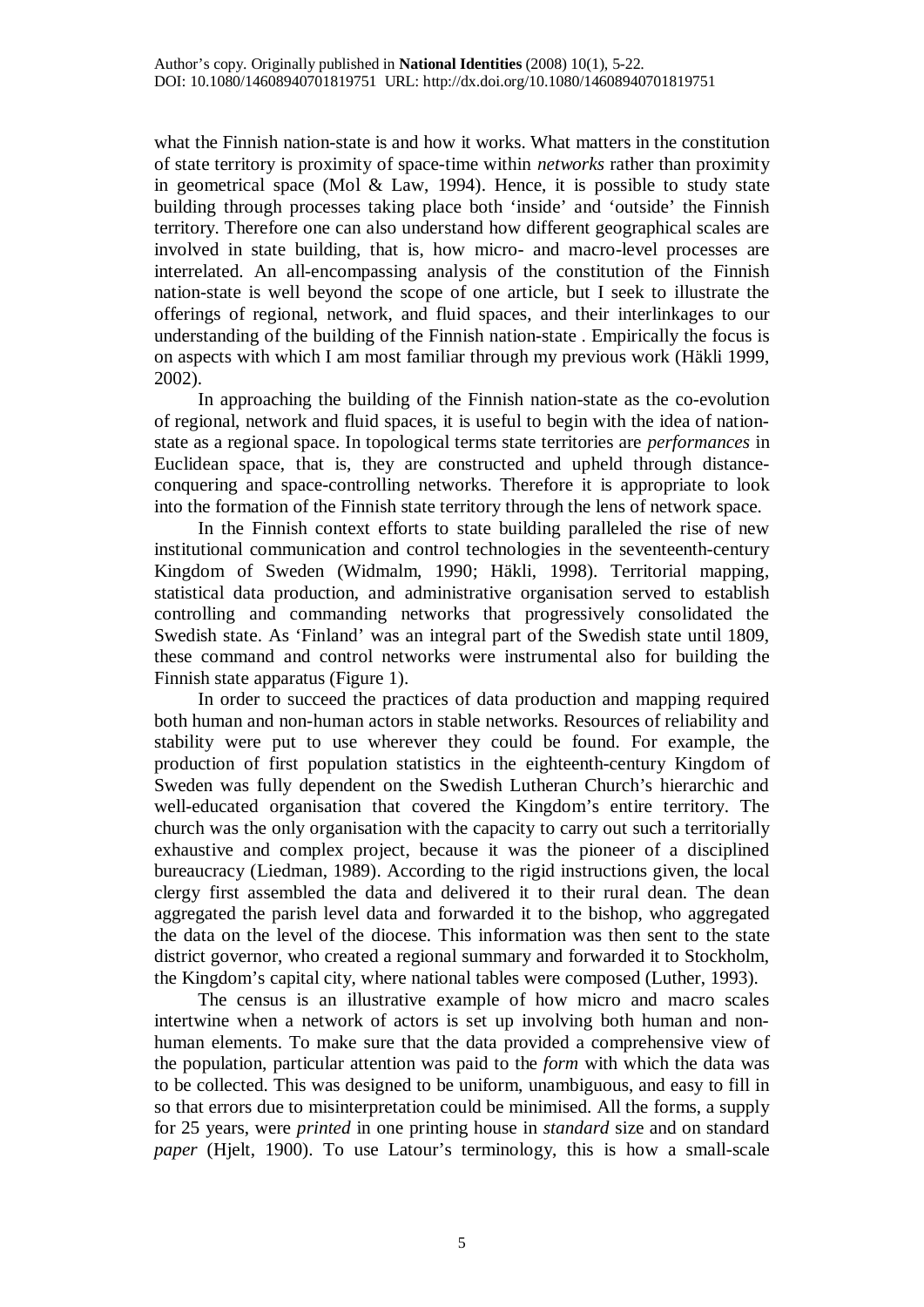network of printing technology was 'translated' into a part of an emerging technology of large-scale surveillance, which again fed into the construction of state territory as a regional space. Here the form printed and used as an *immutable mobile* was crucial, because it linked various actors into a network and functioned to both compress space–time to create new proximities and to secure the network's stability. By standardising the data collection and regulating its vast organisation with detailed, centrally governed instructions of how to proceed, the census network emerged as a sizeable machinery that started to function well despite some initial problems with missing and erroneous data (Liedman, 1989).



**Figure 1**. The regional spaces of the Kingdom of Sweden (1200-1809), the Grand Duchy of Finland (1809-1917) and the Republic of Finland (since 1917).

From the beginning the Swedish state's interests in statistics reflected a push toward increasingly territorialized and informed government. The aim was to gather information 'of the kingdom as a whole, but also of each province in particular, so as to learn whether their standard of living has risen or fallen between the Diets' (Hjelt, 1900, p. 7; my translation). This activity turned out to be so important that in the beginning of 1749 an institution called *Tabellwärket* (Tables Office) was established in Stockholm with the task of making statistical surveys of the Kingdom and its parts. The permanent statistical institution was the first of its kind and its inception marked the beginning of the world's longest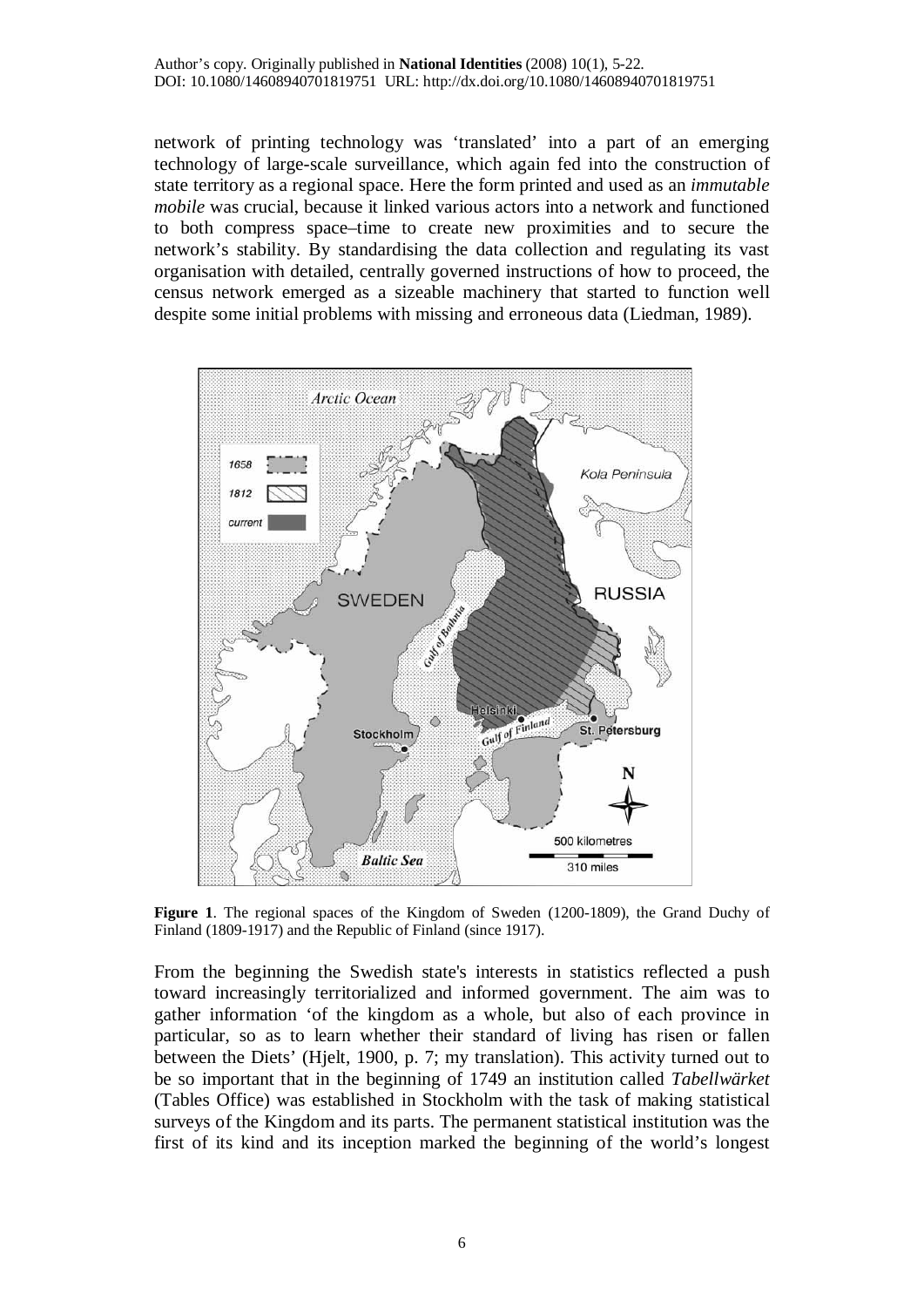continuous population statistics (Liedman, 1989).

 Statistics are so important for state building for the simple reason that the governmental observation of the state territory and population is impossible without such 'visualising devices' as statistics and maps. Before the age of statistical survey, the Swedish government had scarce knowledge of its subjects, as well as numerous other features of the Kingdom (Johannisson, 1988). The production of statistics thus greatly enhanced the Swedish state's governmental capacity and, with its territorially dispersed organisation, concrete involvement in the construction of the state's territorial-administrative structures. Statistical data was also instrumental in visualising the population as one entity defined by the state territory, thus paving the way for the idea of a unified nation inhabiting the modern nation-state (Häkli, 2002).

But how was 'Finland' influenced by these developments as it did not even exist yet as a political-territorial entity? The changing geopolitical context certainly influenced the manner in which networks of institutional control emerged. Under the Swedish rule, until 1809, Finland was merely a collection of 'eastern provinces' without a self-standing political-territorial status. Most decision making and practices of surveillance were centralised in Stockholm, the Kingdom's capital . However, Sweden's defeat by Russia in the War of Finland in 1808–1809 changed the circumstances so that Finland became an autonomous Grand Duchy in the Russian empire (Jutikkala & Pirinen, 1996). Hence, in 1809 Finland was established as a state territory to be performed by network means, first as a Grand Duchy of Russia and, after separation from Russia in 1917, as an independent nation-state, the Republic of Finland (Figure 1).

Separation from Sweden did not mean abrupt break in some important state institutions, such as the paractice of law and courts, and statistical and cartographic survey. In this sense the legacy of the Swedish rule actually set up the functioning of the Finnish state apparatus as autonomous Grand Duchy of Russia. Hence, while it makes sense to locate these networks in geographical terms (inside or outside the emerging or established Finnish territory), it should be borne in mind that in network space social and material actors fundamental to the network's functioning may reside anywhere. This is so, because the actors' proximity in topological space–time that matters, not proximity in continuous Euclidean space. Hence, from the suggested perspective it matters less whether the centre of accounting and surveillance was imperial Stockholm (circa 1200– 1809), the Czar's St. Petersburg (1809–1917), or Helsinki (Finland's capital city since 1812). More essential is to see that the networks of mapping, surveillance and communication were successful in manipulating geographical distance and turning it into proximity in topological network space. This built and consolidated state power and institutional configurations that could later be enacted for 'Finnish purposes'. They provided the effective means for building the Finnish state territory as a regional space.

### **Mapping networks in Sweden and Finland**

Another large-scale network of actors took shape around the growing demand for cartographic areal representations in the Kingdom of Sweden from the early seventeenth century onward. Maps were increasingly being used for the state's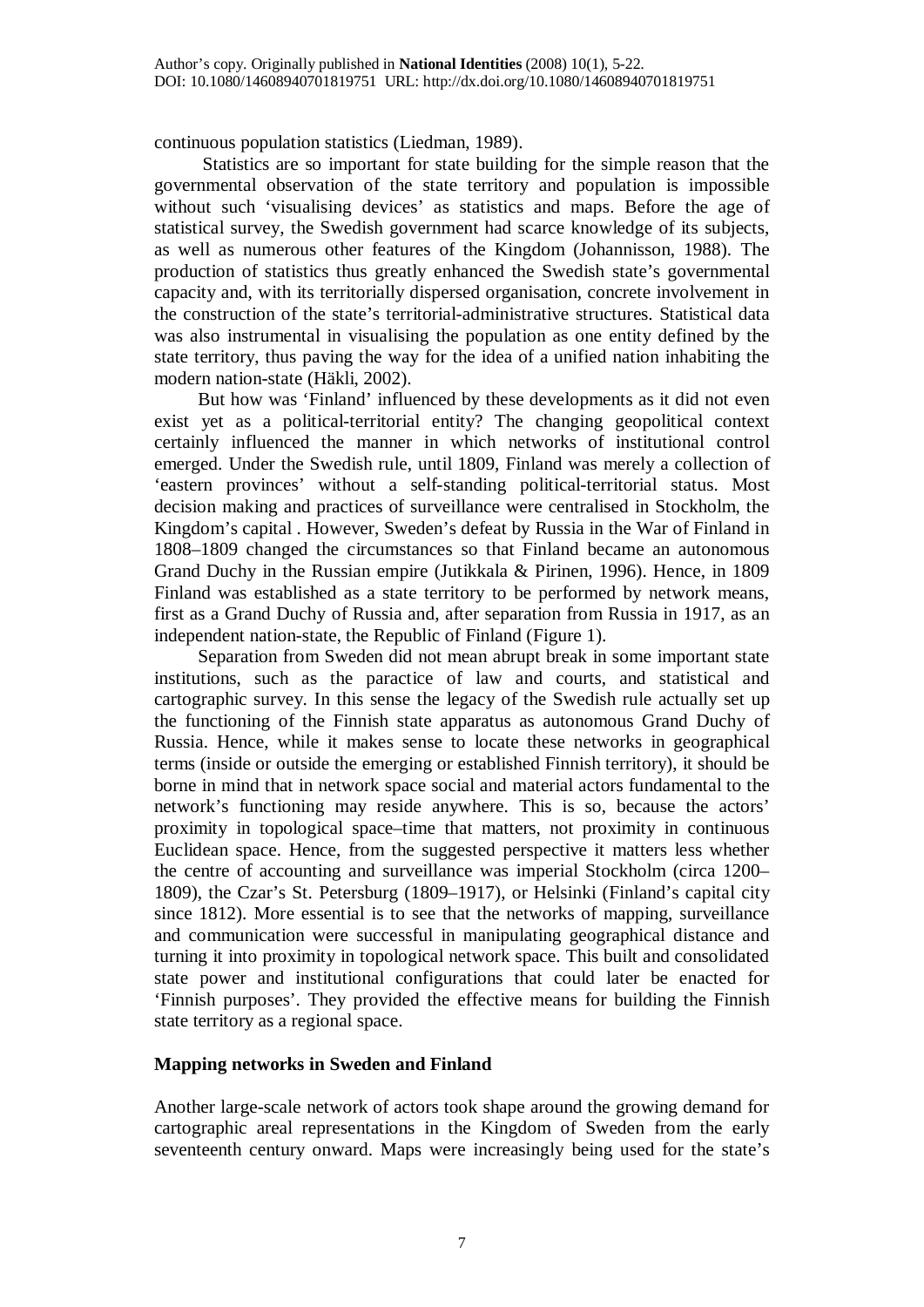administrative and military purposes (taxation of land, economic observation and military reconnaissance), because they enabled efficient control of resources. Maps also made possible the planning of economic policies and military operations based on a systematic relationship between the two-dimensional space of the map surface and the Euclidean space of the represented objects .

Maps thus represented a social and technological innovation that provided strategic advantage also for the military and economic control of the Kingdom's eastern borderland, Finland. This was deemed necessary because Russia's geopolitical power was growing in the seventeenth century and this threatened Swedish interests in the Baltic sphere . Moreover, the rise of mercantilism as the leading economic policy doctrine in Europe turned the Swedish government's interests to the control and maximal utilization of the natural and human resources within the state territory. Economic policy making, land survey and military reconnaissance caused a great demand for maps. This demand was met by institutionalising land survey and by establishing surveyors' offices in major towns. Anders Bure was appointed the first Director General of the land survey by King Gustavus Adolphus II in 1628. By the mid-eighteenth century the Land Survey Institution had grown into a territorially extensive organisation of some two hundred surveyors and almost as many assistants (Widmalm, 1990, p. 68). The first land surveyor began his work in what today is Finland in 1633 (see Kosonen, this volume).

The territorial spaces of Sweden, and Finland as part of it, were thus constructed by means of networks. In terms of topological space the mapping projects involved a stable network of state officials in charge, educated personnel with measuring skills, sophisticated technologies of cartography and measurement, the application of axiomatic mathematic rules, and equipment for measuring distance and determining location. The stability of the network was achieved by adhering to the rules of projection and the rigour of measurement, as well as with administrative decrees that regulated the process. Moreover, the material fixity of mapping instruments played an important role in stabilising the network and securing what Latour (1986) has termed 'optical consistency'. The term refers to the consistent relation between maps and the objects they represent, achieved through the tools, techniques and rules that govern cartographic representation. An important effect of optical consistency is that it opens up a view back from maps to the world they portray and thus encourages policies first to be designed on paper and then implemented concretely. Optical consistency is therefore a crucial link between network space and regional space, because it enables the governmental application of cartographic information in territorial control (Figure 2).

This governmental motive figured strongly in several mapping projects launched by the Swedish state in the eighteenth century. The mercantilist doctrine laid special emphasis on trade, migration, population growth, and economic improvement, and led the state to seek new knowledge as the basis of economic policy making (Widmalm, 1990). An especially significant project was the programme for more efficient agricultural production, one covering the entire territory of the Kingdom of Sweden, including the eastern provinces (Finland). The goal of this *storskifte* (Great Partition) was to rationalise rural land-ownership so that the number of individual land parcels would be minimised in favour of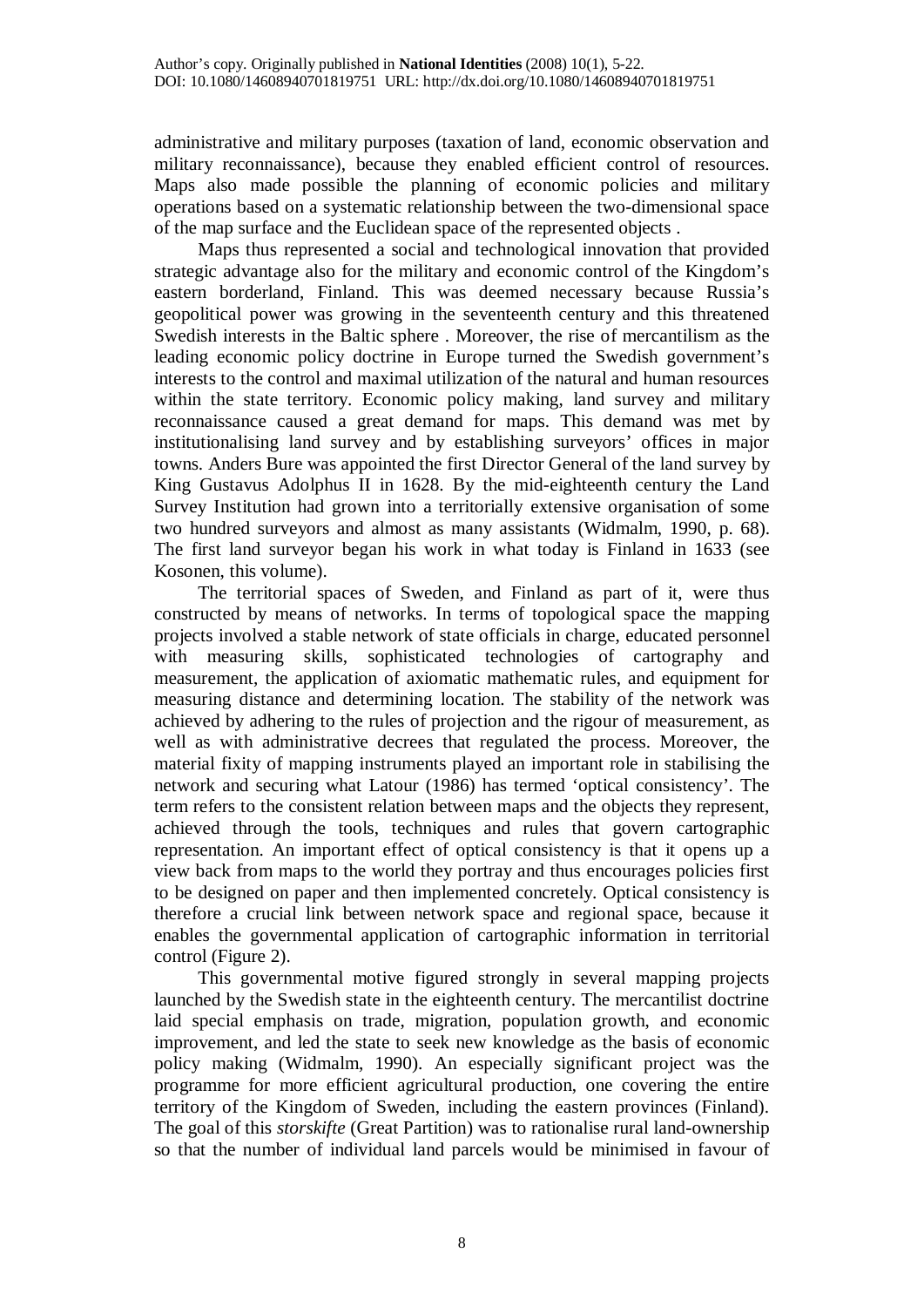large clusters. As a result the peasantry was expected to cultivate the land more effectively, grow in number, and thus stay in the country (Kain & Baigent, 1992). The project's eager protagonist Jacob Faggot, Director General of the Land Survey Institution in 1747–1777, considered *storskifte* one of the state's most important tools for directing economic development, because it would intensify the use of the country's most significant economic resources – land and labour (Widmalm 1990).

The land reform was really an occasion for cartographically aided physical planning on a state-wide scale, including the eastern provinces (Finland) where the reform began in 1757. Maps played a pivotal role in *storskifte*, either as tools for the assessment and redistribution of the available land, or as an official record of the procedure. The maps, functioning as *immutable mobiles*, were archived for later use and reference, and an extensive land register was gradually compiled. In this sense the reform, and its nineteenth-century Finnish modification *uusjako* (New Partition, 1848), acted as a driving force for the emerging networks that institutionalised territorial knowledge centred first in Stockholm, Sweden, and, after 1812, in Helsinki, Finland. The reform crystallises the interrelated nature of network space, the consolidation of state apparatus, and the territorialisation of government (see Revel, 1991; Häkli, 2002). The project produced territorial projections of the society, including its 'Finnish' parts. The project also contributed to the consolidation of the centralised administrative structures of the state because uniform and disciplined organisations were required in order to carry out large-scale mapping (Hacking, 1991).



**Figure 2.** A cadastral map from an eighteenth-century land register kept in Stockholm, Sweden. The map was drawn by land surveyor Olof Mört in 1702. The map shows the village of Ranssila in the province of Häme (Tavast) in Finland. (Courtesy of the Finnish virtual university: http://www.virtuaaliyliopisto.fi/palvelut/maakirjakartat)

Whereas mapping of the imperial territory was constituted by, and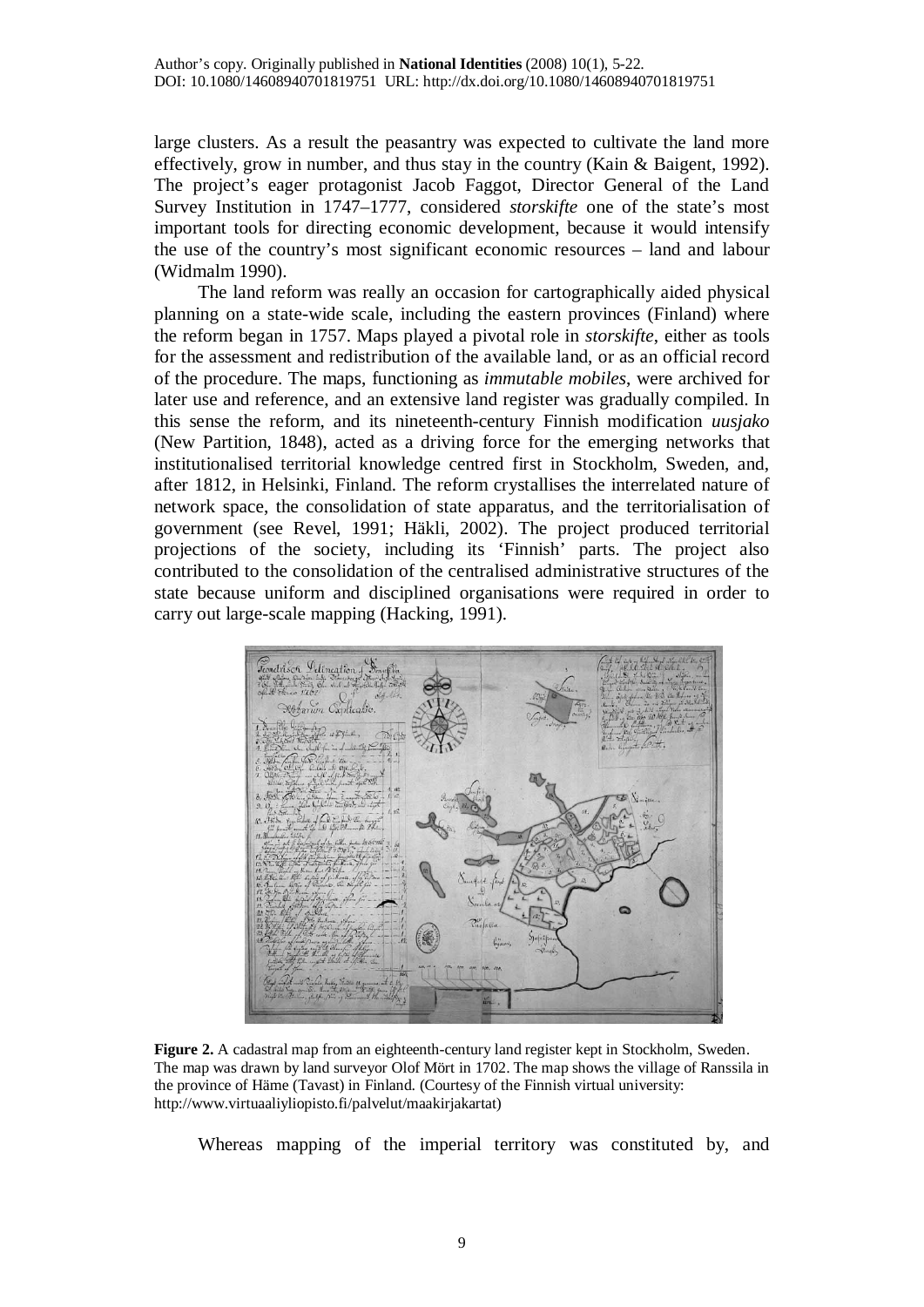constitutive of, network space, the practices, rules, actors and objects involved in producing these maps cannot themselves be mapped onto Euclidean space. The two spatialities are unconformable, yet they are related, because network space is absolutely necessary in the performance of regional space. The latter does not exist without the former – nation-state territories, as socially meaningful regional spaces, are produced by means of networks.

In all, the above examples illustrate the manner in which the Finnish state formation proceeded as efforts to build territorially exhaustive networks of surveillance and control. Maps were drawn locally, but were soon transported to be analysed and archived in the imperial capital. 'Finland' was literally drawn into existence. This happened first as part of the centralised Swedish state and then, after 1809, as the autonomous Grand Duchy of Finland. What resulted was not only governmental organisation that was fundamentally important for the consolidation of state power in Finland, but also a regional space taken for granted as one of the defining characteristics of the modern state: the sovereign territory. This is how 'networks make regions make networks' (Law, 2002, p. 97). The state administration, functioning as a bundle of stable networks, performs the state territory as a juridico-political region in Euclidean space. In regional space the state is defined by cartographic fixity, territorially contained juridical regulation and military control. When military troops are moving, or the territory is mapped, the relevant conception of distance is *metric*.

However, as a set of networks the emerging Finnish state apparatus is not defined by metric distance, but by stability and proximity in time–space. The states, in general, have succeeded in consolidating their power by compressing time–space and thus extending and strengthening their capacity to control territory. As the case of Finland under the Kingdom of Sweden exemplifies, the emerging nation-state as a network object is one with its essential functions: communication, taxation, defence, policing, schooling, planning, distributing, building, etc. In this regard the modern nation-state is a technological endeavour based on stable associations between actors, materials, devices, institutions and regulations, and capable of performing its territory as a regional space.

### **The Finnish nation in/as fluid space**

Until the early nineteenth century there existed few or no nationalist sentiments centred on the Finnish nation, nor was there any concerted effort to build Finnish identity in the popular symbolic realm (Engman, 1995). However, when Sweden ceded Finland to Russia in 1809 the conditions for the Finnish nation building changed dramatically. As an autonomous Grand Duchy of Russia, Finland was first defined unambiguously as a territorial and political entity. During the nineteenth century the nationalistic sentiments grew stronger in Finland as a result of active elite-led nation-building efforts, so that by 1917, when Finland gained independence, it had become a 'nation-state proper' (Häkli, 1999).

Yet, as is the case with all national identities, the content and meaning of Finnishness has changed over time, because the meanings of the nation's core symbols remain contested (Herb & Kaplan, 1999). While boundaries between 'us' and 'them' have routinely been drawn to construct the Finnish identity, these have always been blurred by the fact that different people inhabit different kinds of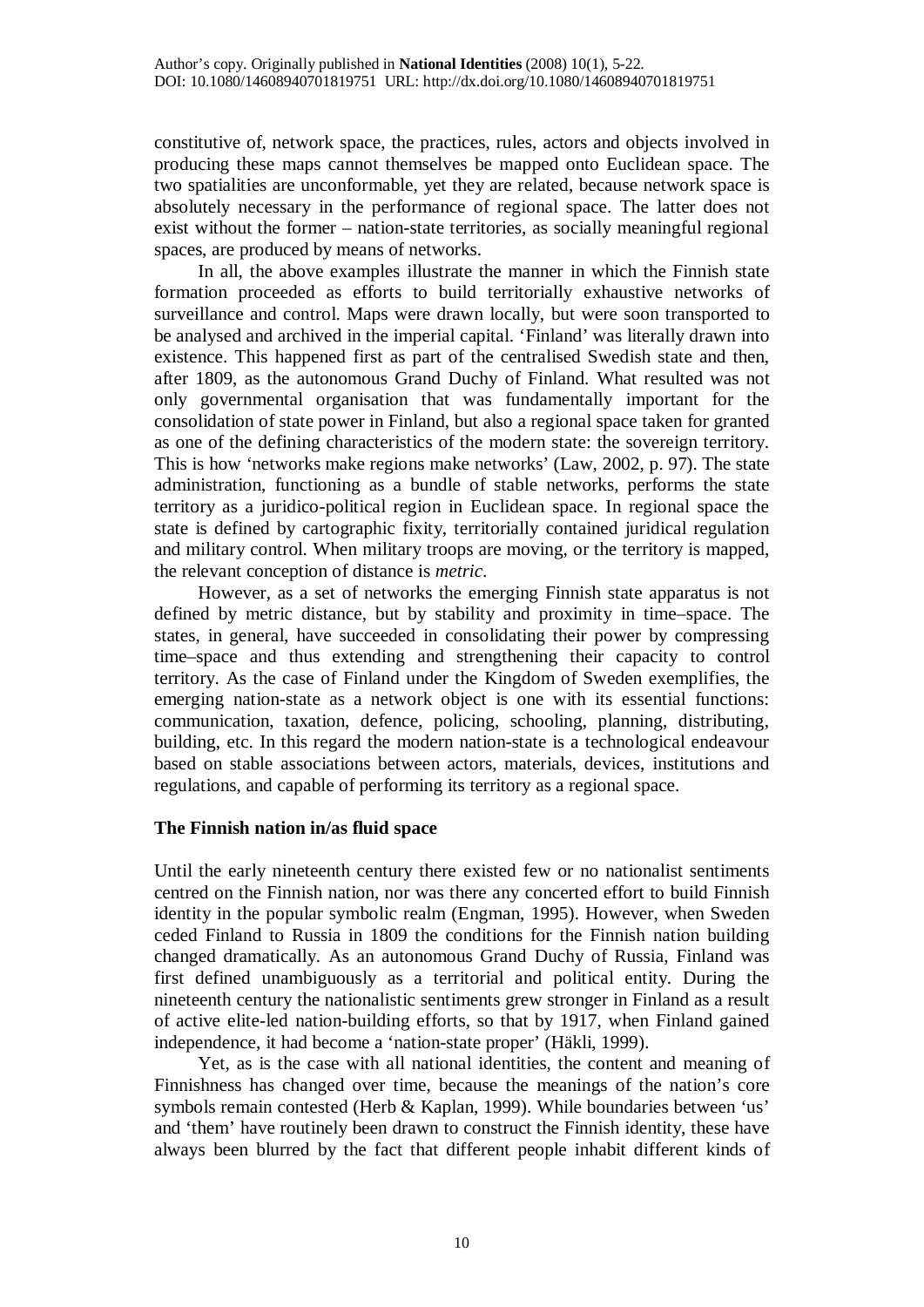social worlds (cf. Morley & Robins, 1995). Moreover, the models for, and influences on, nation building have always travelled so that many aspects of the Finnish nation building actually derive from international sources and tendencies, such as the national-romanticist movement in nineteenth-century Europe. Also population changes caused by international migration have for long challenged the more static patterns of Finnish identity-building (see Hedberg  $\&$  Kepsu, this volume).

In the face of an understanding of national identities as always transient and in the state of becoming, the question remains, 'How is it possible that such vast collective 'imagined communities' as nations have come about and persist?' The answer, I suggest, lies in the nature of nation as a fluid space object, which is always transforming, yet flexibly enduring. While national identities are social constructs that derive from boundaries between national groups, they are also socially flexible and travel when necessary (Meyer & Geschiere, 2003). Moreover, national identities are not structured in the way networks are. Mol and Law (1994, p. 659) write that

sometimes fluid spaces perform sharp boundaries. But sometimes they do not – though one object gives way to another. So there are mixtures and gradients. And inside these mixtures everything informs everything else.

It is evident that while the Finnish identity has mostly been expressed in a very structured and consistent manner, through core symbols, narratives and a set of propositions about what it means to be a Finn, the actual experience of Finnishness has always varied greatly depending on context (Häkli 2006). This structured flexibility explains, for instance, how national unity could arise above the numerous social, economic, regional, political schisms that existed among the Finns still in the late nineteenth century (Engman, 1995; Häkli, 1999). As the symbolisms attached to the Finnish nation have been subject to differing significations depending on the situation and people involved, it has been possible for very different people to adopt Finnishness as their primary identity. Hence, in the constitution of the Finnish [national?] identity, the state's region may not be the most significant form of spatiality, any more than networks' time–space proximity. While both are implicated in what the nation is, it is the fluid space that the processes of Finnish national identification inhabit and enact.

In the Finnish context, the structured flexibility of national identity has been evident in at least three important aspects of nation building. First, much of the intellectual work to create Finnish literary culture was done in the Swedish language despite the fact that the nineteenth-century national-romanticist thought stressed the role of vernacular language as the anchor and source of cultural identity (Engman, 1995). The Swedish-speaking elite was thus involved in the construction of vernacular culture and identity to which it barely had access across the 'language boundary'. Instead, in this work of promoting the 'Finnish cause' the elite network used the old imperial language of the former colonising power, Sweden. An example of homeomorphic transformation in fluid space, the meaning of language as a key symbol of the Finnish identity persisted even though the Swedish language was used as the instrument of this identity-building.

Second, Finnish nationalists reached their political goal in late 1917 with the declaration of independence of the Finnish nation-state. Already by the spring of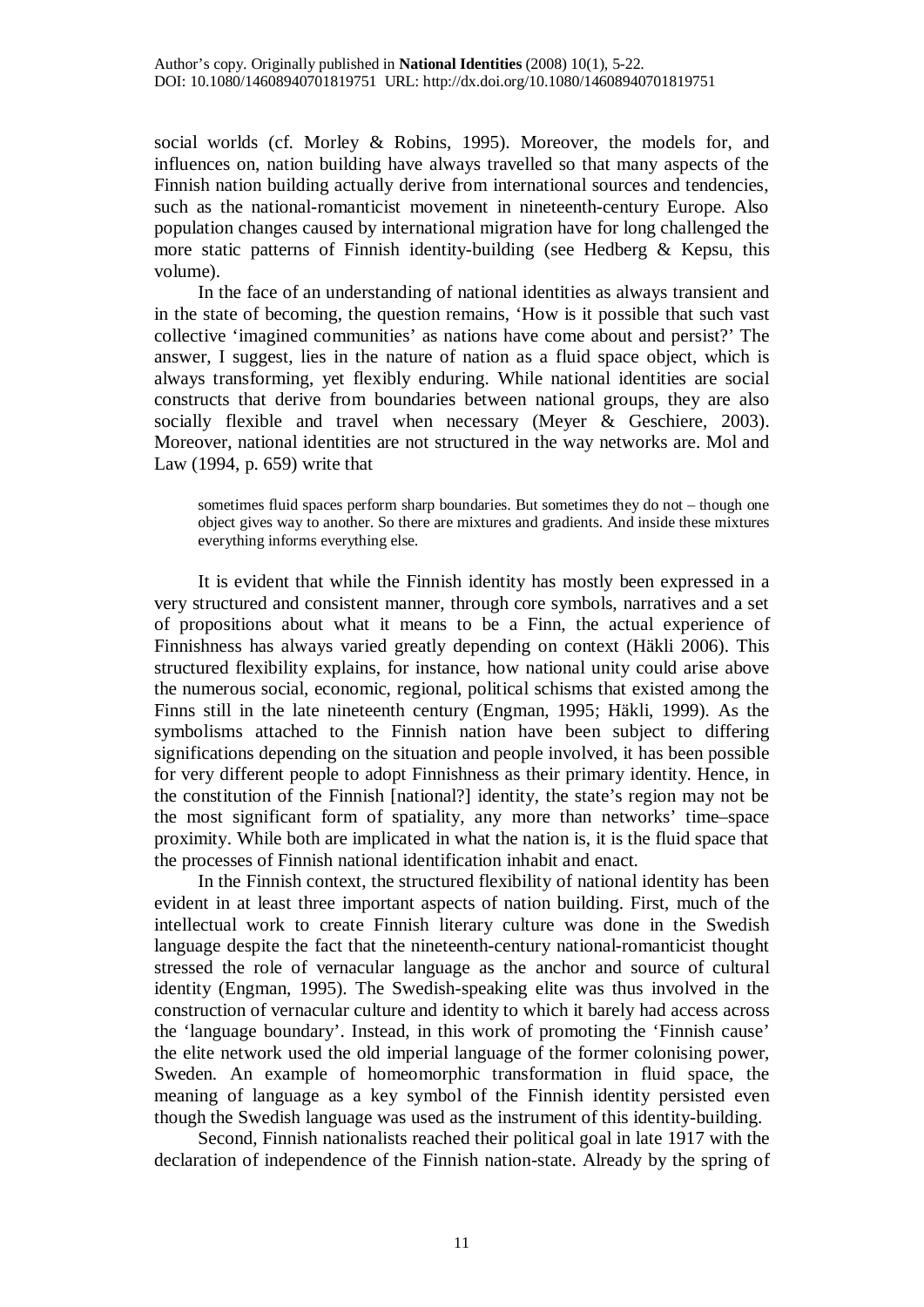1918 the young republic had experienced a traumatic Civil War, with more than 30,000 casualties and a profound division of the country between the supporters of 'Whites' (government) and 'Reds' (revolutionaries). During the fight and its aftermath a Red terror campaign against the conservative right wing was paralleled by White terror against the supporters of the revolutionary movement. Following the victory of the Whites thousands of Reds were detained in internment camps and executed or killed by maltreatment and poor conditions (Alapuro, 1988).

While the Whites celebrated their victory in numerous commemorations, the Reds refused for many years to participate and sometimes were downright excluded. The wounds of the Civil War started to heal only after the Second World War when the massive war effort and, particularly, the external threat caused by the Soviet Union eventually brought the rival political factions closer to one another. Hence, preserved in myriad instances of using and reproducing the Finnish identity in people's everyday life, the national unity survived the traumatic Civil War (Häkli, 1999). This illustrates how remarkably flexible the nation is. In the process of national identification the meanings of core symbols may change so that even political opposites may appropriate them without sacrificing the overarching idea of nation. This, again, captures well the idea of national identity as a homeomorphically changing process of fluid space.

The third example of the structured flexibility of Finnishness is the renegotiation of the Finnish identity after the breakdown of the Soviet Union in the 1990s. The official foreign policy doctrine of Finland during the Cold War had positioned the country as a neutral borderland between the East and the West. The doctrine was seen as an unquestionable truth by most Finns and it was touted in newspaper editorials, governmental speeches and statements, and in discussions among the political elite The doctrine's hegemonic position influenced also the way in which ordinary Finns saw themselves. The self-understanding of Finns as connected to the East reflected the language of the Agreement of Friendship, Cooperation, and Mutual Assistance (in Finnish, *YYA-sopimus*) that formed the basis for the relations between Finland and the Soviet Union from 1948 to 1992. The fifth article of the treaty expressed the warm spirit of Finno-Soviet 'cooperation and friendship' that many Finnish individuals and organisations embraced.

However, when the Soviet Union collapsed, a space opened for critically rethinking the question of who Finns are. On the surface of Finland's official foreign policy discourses the idea of neutrality remained as a leading principle, but in practice Finland was being connected ever more firmly to the Western world, for example, by means of the membership in the European Union and other international organisations. Gradually talk about the West as Finland's 'true' geopolitical group of reference gained ground, first among the elites and then in the popular realm. One of the key issues in this new identity talk was to show that Finland was actually the gateway of the West toward the East rather than a neutral watershed. In other words, after a long period of careful balancing between the interests of the Soviet Union and aspirations to belong to the West, Finns now began to express their identity as an unquestionably Western nation (Harle & Moisio, 2000; Moisio, this volume).

A concomitant of the new Western-oriented Finnish identity was growing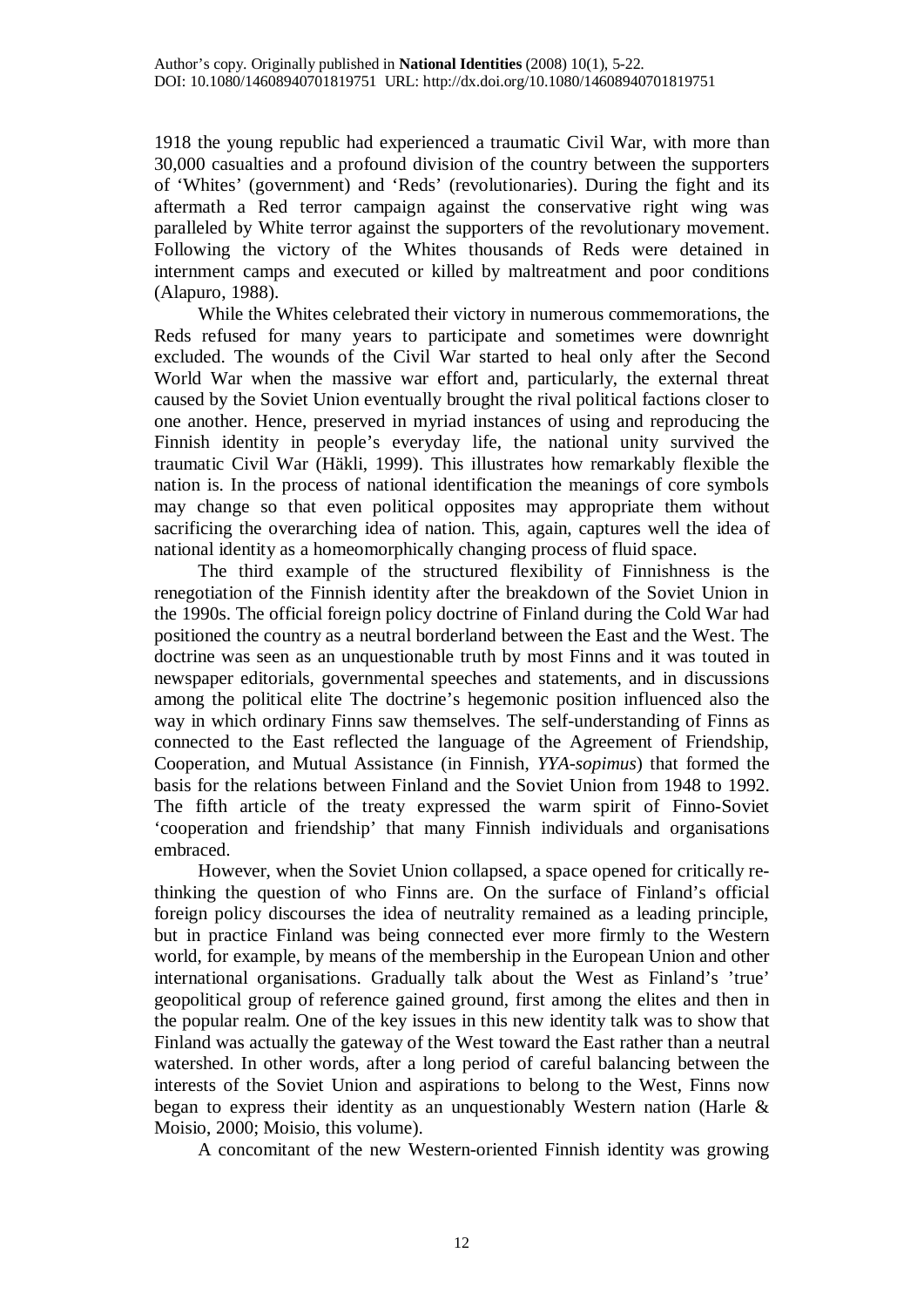self-criticism concerning the Cold War period. The negatively charged term 'Finlandisation' (*Finlandisierung*) was coined by German foreign-policy analysts in the 1950s, but it travelled and was flexibly adopted as part of the Finnish identity talk of the 1990s. Historian Timo Vihavainen (1991) popularised the expression 'a nation on all fours' in his book *Kansakunta rähmällään*, documenting the years of Finlandisation in terms of excessive deference of Finns to Soviet interests and sensibilities. This shows again how one of the nation's key symbols, in this case its name, can act as an element of fluid space. The fluidity of the Finnish identity transgresses the boundaries between the international and the national, and mingles positive with negative imageries as sources for national signification (cf. Raento & Brunn, this volume). The process of national identification is indeed homeomorphic, allowing a remarkable degree of change and contradiction in the meanings of Finnishness without compromising its durability as the glue that holds the nation together.

In all, the specific narratives and symbols shaping the Finnish identity have never been unambiguous, nor reducible to the direct aspirations of the elite networks who set them in motion. The Finnish identity has been subject to unpredictable transformation, and as arising from different social bases and contexts, it has always contained various contested and contradictory elements. Hence, the narratives of Finnishness are differently appropriated and reproduced, and sometimes contested, depending on who is speaking, in what context and for what reason (cf. Johnston, 1995).

While it is useful to conceptualise Finnishness as a process of fluid space, it does not follow that national identification could be thought of in terms of only one spatiality . The Finnish nation is constituted through the intertwinement of various spatialities: fluid identities are created and upheld by means of territorial imagery derived from the state's regional space, which again is performed with the aid of stable institutional networks. Moreover, the dissemination and internalisation of national symbolisms enact network spaces, such as school education and mass communication (Paasi, 1996). Hence, the nation-state exists through different spatialities simultaneously, none of which can be thought of as underpinning the others.

### **Conclusion**

Topological analysis draws on theoretical work that has sought new analytical tools for the theorisation of time and space in multiple empirical contexts. Developing the notion of a topological analysis of nation-state formation, I have examined how such an analysis might help in approaching the intersections of seemingly incongruous aspects of state formation and nation building . These developments, following their own temporal scales, partly contradictory logics, and somewhat unexpected outcomes, have still ended up building the world of nation-states as we know it (see Abramson, 1998). I argue that through the suggested approach it is possible to gain a better understanding of the diverse and discontinuous socio-spatial relationships through which the nation is, in fact, made.

 I hope to have accomplished two things. First, by looking at the history of the Finnish nation-state building I have shown that we should complement the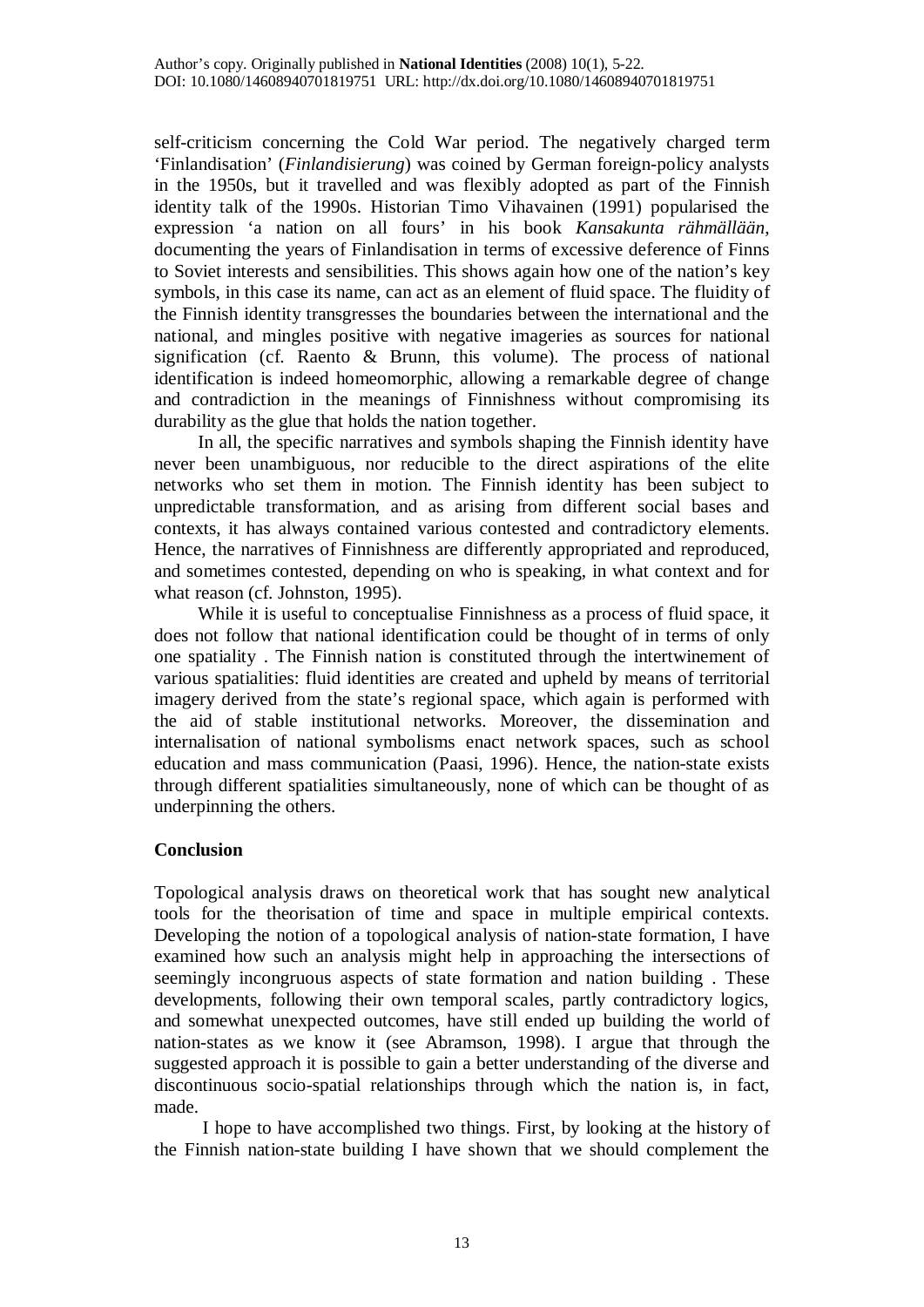Euclidean conception of measurable space with sensitivity to other forms of unconformable but related spatial types, ones defined by accountability and flexibility. However, as the Finnish case clearly shows, Euclidean space is not a defunct or obsolete understanding of social spatiality, for it continues to be highly relevant in some aspects of the constitution of social [soci(et)al?] life. Regional space has evidently been at the core of those social and material practices that reproduce the Finnish state territory. Various territorial practices, such as military border control and the areal delimitation of administrative authority or juridical competence, continue to be based on this measurable and metric form of space.

Yet, it is clear that accepting Euclidean space as a relevant form of spatiality does not justify what geographer Edward Soja (1989, p. 7) has called the illusions of 'opaqueness' and 'transparency', that is, the misconception that geographical analysis can readily see causalities just by looking at concrete space or by thinking through spatial concepts. This is where the topological analysis of nationstate building is particularly compelling: we do not have to presuppose a territorial foundation for the Finnish identity, but, instead, the deterritorial or transterritorial aspects of national identification may come to the fore. An understanding of the Finnish nation-state building as an ever-changing and sometimes selfcontradicting field of core narratives and meanings, and as an international accomplishment that first depended on elites who barely knew the Finnish language, opens a way out of the 'territorial trap' (Agnew, 1994). A topological analysis of the Finnish identity challenges the dominant imagination of the geographical world based on cartographic projections of crisp state territories and social processes unfolding neatly within these boundaries.

Second, I have worked to show that the idea of interconnected spatial types of regions, networks, and fluids can usefully be applied to the analysis of the Finnish nation-state building. In topological analysis it is possible to escape not only the 'territorial trap' but also what might be called the 'teleological trap' – the endpoint 'taken as sufficient explanation of the historical trajectory' (Bacchi & Jose, 1994, p. 264). In the mainstream 'nationalistic historiography' of Finland the awareness of Finnish identity is typically postulated into historical contexts where it could not have existed. Moreover, historical events are presented as causal chains leading to the 'predestined occurrence' of Finland gaining independence in 1917. This is the result of using terms that connote future, purpose, or intent without recognising that such apparently future-directed processes are actually underdetermined, that is, conditioned less by future outcomes (the Finnish nationstate) than ongoing actions and experiences (for example, in the Kingdom of Sweden). Sensitivity to the 'teleological trap' helps in avoiding the oversimplification of cause-and-effect relations in the history of the Finnish nation-state building and, instead, highlights its synchronic aspects.

In all, on the basis of the Finnish case study it seems that with the aid of topological conception of space it is possible to trace the complex geographies of nation-state building and to analyse power relations within these regions, networks and fluids in a novel way. Topological analysis has the advantage of allowing the meaningful juxtaposition of seemingly unrelated, dispersed and episodic events and processes that, nevertheless, clearly are part of the history of a particular nation-state. What here remains a tentative discussion on how to begin such analysis should eventually be extended to an in-depth exploration of the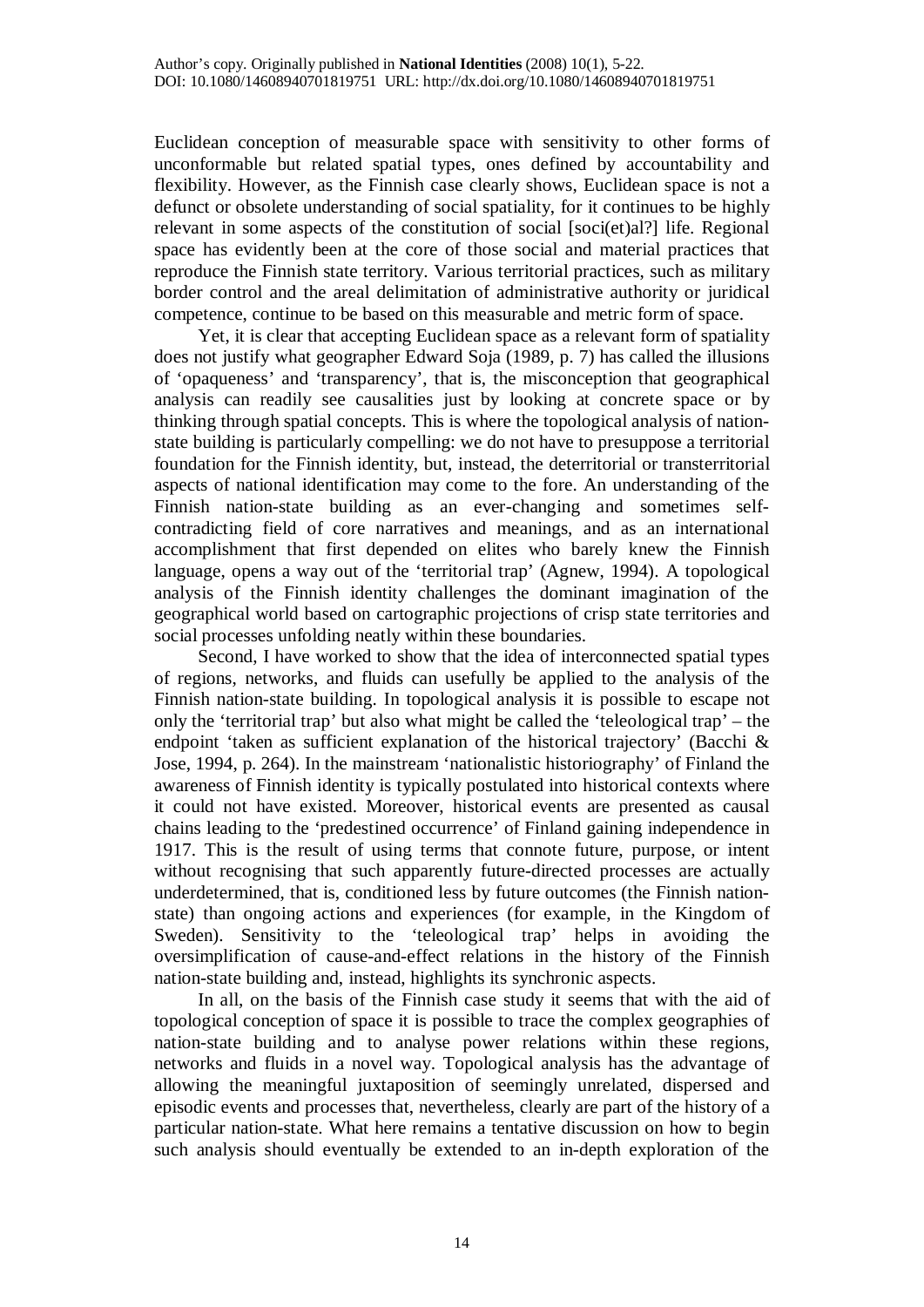relationships between the nation-state as a territorial region, set of functional networks, and fluid identities – realities unconformable, yet interrelated.

#### **References**

- Abramson, B. D. (1998). Translating nations: Actor-network theory in/and Canada. *Canadian Review of Sociology and Anthropology*, 35(1), 1–20.
- Agnew, J. (1994). The territorial trap: the geographical assumptions of international relations theory. *Review of International Political Economy*, 1(1), 53–80.
- Alapuro, R. (1988). *State and revolution in Finland*. Berkeley: University of California Press.
- Amin, A. (2004). Regions unbound: Towards a new politics of place. *Geografiska Annaler Series B*, 86(1), 33–44.
- Anderson, B. (1991). *Imagined communities*. Rev. ed. London & New York: Verso.
- Bacchi, C. & Jose, J. (1994). Historicising sexual harassment. *Women's History Review*, 3(2), 263– 270.
- Callon, M. (1991). Techno-economic networks and irreversibility. In J. Law (Ed.), *A sociology of monsters* (pp. 132–164). London: Routledge.
- Cheah, P. (1998). Given culture: Rethinking cosmopolitical freedom in transnationalism. In P. Cheah & B. Robbins (Eds), *Cosmopolitics* (pp. 290–328). Minneapolis: University of Minnesota Press.
- Engman, M. (1995). Finns and Swedes in Finland. In S. Tägil (Ed.), *Ethnicity and nation building in the Nordic World* (pp. 179–217). Carbondale & Edwardsville: Southern Illinois University Press.
- Hacking, I. (1991). How should we do the history of statistics? In G. Burchell, C. Gordon & P. Miller (Eds), *The Foucault effect* (pp. 181–196). Chicago: The University of Chicago Press.
- Häkli, J. (1994). Territoriality and the rise of modern state. *Fennia*, 172(1), 1–82.
- Häkli, J. (1998). Discourse in the production of political space: Decolonizing the symbolism of provinces in Finland. *Political Geography*, 18(3), 331–363.
- Häkli, J. (1999). Cultures of demarcation: Territory and national identity in Finland. In G. H. Herb & D. H. Kaplan (Eds), *Nested identities* (pp. 123–149). Lanham: Rowman & Littlefield.
- Häkli, J. (2002). In the territory of knowledge: state-centred discourses and the construction of society. *Progress in Human Geography*, 25(3), 403–422.
- Häkli, J. (2006). Who is the Finn? Globalization and Identity in Finland. In P. Raento (Ed), *Finnishness in Finland and North America: Constituents, Changes, and Challenges* (forthcoming). Journal of Finnish Studies.
- Harle, V. & Moisio, S. (2000). *Missä on Suomi?* Tampere: Vastapaino.
- Harvey, D. (2000). Cartographic identities: Geographical knowledges under globalization. Guest speaker presentation in the 29th International Geographical Congress, 14–18 Aug. 2000, Seoul, Korea.
- Hetherington, K. (1997). Museum topology and the will to connect. *Journal of Material Culture*, 2(2), 199–218.
- Herb, G. H., & D. H. Kaplan (1999) (Eds). *Nested identities*. Lanham: Rowman & Littlefield.
- Hjelt, A. (1900). Det Svenska tabellverkets uppkomst, organisation och tidigare verksamhet [translation of title: The beginning and early activity of the Swedish statistical institution]. *Fennia*, 16:2, 1-109.
- Hooson, D. (1994) (Ed.). *Geography and national identity*. Oxford: Blackwell.
- Johannisson, K. (1988). Det mätbara samhälle: statistik och samhällsdröm i 1700-talets Europa [translation of title: The measurable society: statistics and the utopian society in the 18th century Europe]. Arlöv: Norstedts.
- Johnston, N. (1995). Cast in stone: monuments, geography, and nationalism. *Environment and Planning D: Society & Space*, 13(1), 51–65.
- Jutikkala, E. & Pirinen, K. (1996). *A history of Finland*. 5th rev. ed. Translated by Paul Sjöblom. Porvoo: WSOY.
- Kain, R. J. P. & Baigent, E. (1992). *The cadastral map in the service of the state*. Chicago: The University of Chicago Press.
- Koch, A. (2004). Autopoietic spatial systems: the significance of actor network theory and system